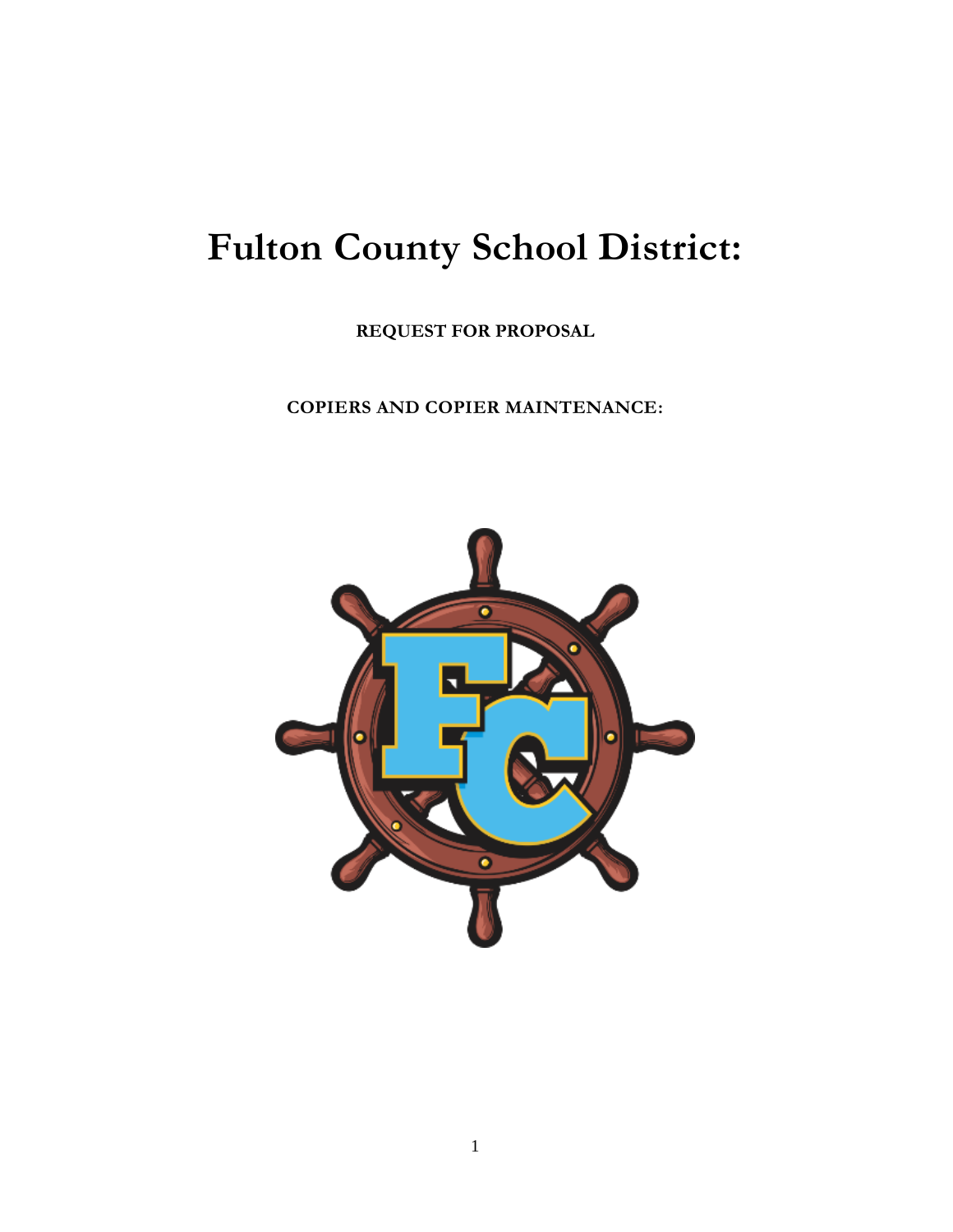**Fulton County School District 2780 Moscow Ave Hickman, KY 42050 (270)-236-3923 Fax: (270) 236-2184**

# **REQUEST FOR PROPOSAL: COPIERS AND COPIER MAINTENANCE**

The Fulton County Board of Education will receive sealed bids for the items and/or services listed herein. You are invited to submit a sealed bid, subject to the terms and conditions of this invitation to bid. Please read all the instructions and specifications carefully. **Failure to comply with these instructions shall disqualify your bid**.

Bids shall be mailed or delivered to Jennifer Davis, Chief Financial Officer, the Fulton County Board of Education, 2780 Moscow Avenue Hickman, KY 42050 in a **sealed envelope marked "COPIERS AND COPIER MAINTENANCE"**.

Copies of this invitation may be obtained on the Fulton County Board of Education finance page [https://www.fulton.kyschools.us](https://www.fulton.kyschools.us/) or at the above address between 8:00 a.m. and 4:00 p.m., Monday through Friday prior to the time and date specified for bid opening.

# **PERIOD OF CONTRACT**

The period of the contract will begin July 1, 2022

# **TIME OF BID OPENING**

Bids will be opened at **2:00 p.m. on May 4th, 2022**. All bids must be received by the time designated in this invitation and none will be considered thereafter. **Failure to deliver bid including receipt by mail prior to the bid opening will automatically prevent the reading of your bid**.

The Board of Education cannot assume the responsibility for any delay as a result of failure of the mails to deliver bids on time.

# **LOCATION OF BID OPENING**

Bids will be opened and read in the Fulton County Board of Education, 2780 Moscow Ave, Hickman, KY 42050.

# **BID AWARD:**

Contract(s) may be awarded to the lowest and/or best evaluated bidder(s) meeting all specifications and conditions, and subject to all other provisions of this invitation to bid, on a per item basis, on a group basis, or on a total basis, whichever is deemed to be in the best interest of The Board of Education. Bids shall be awarded at the regular board meeting held on May 26th, 2022.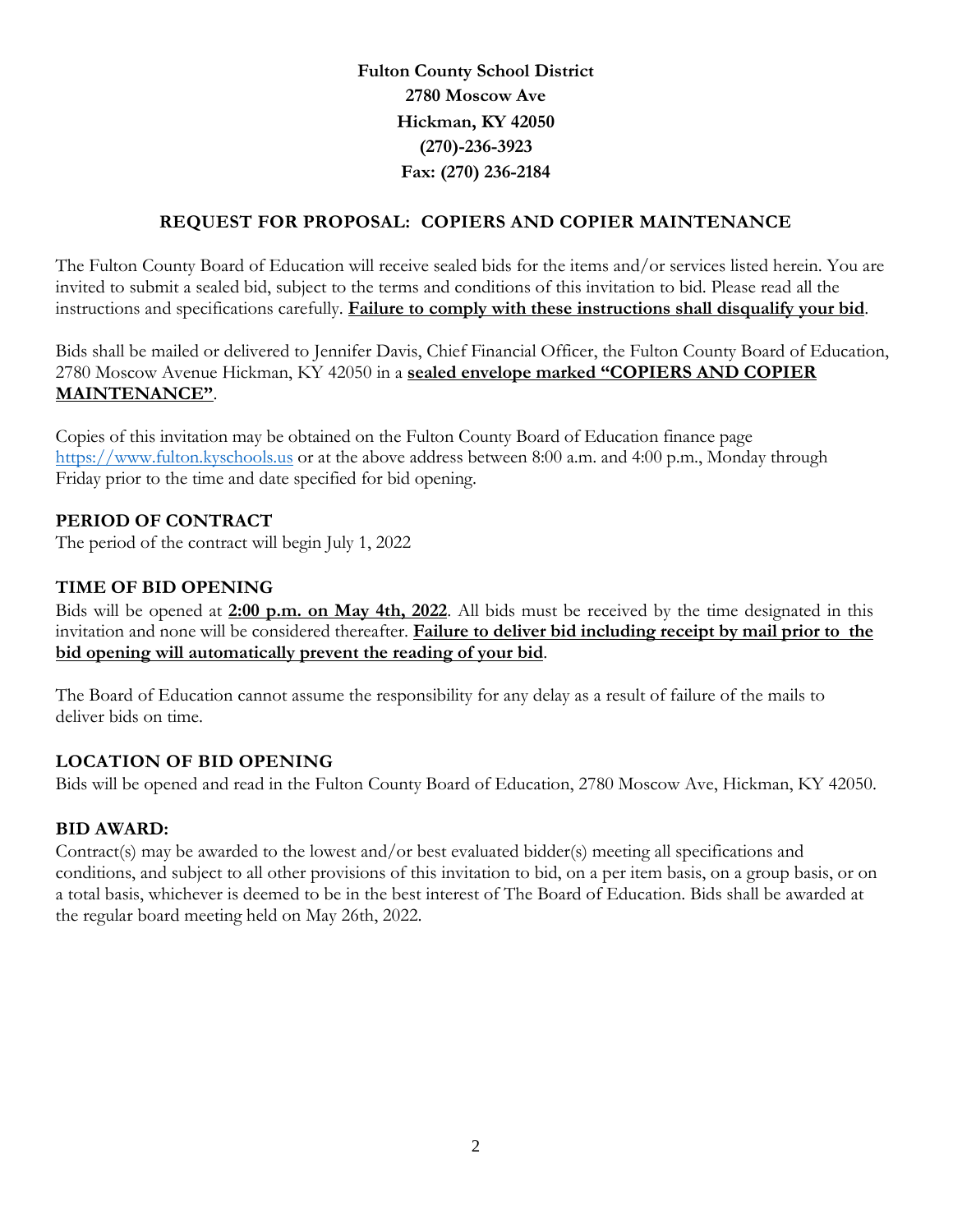#### **PROHIBITION AGAINST CONFLICT OF INTEREST, GRATUITIES AND KICKBACKS**

ANY EMPLOYEE OR ANY OFFICIAL OF THE BOARD OF EDUCATION OF FULTON COUNTY, KENTUCKY ELECTIVE OR APPOINTIVE, WHO SHALL TAKE, RECEIVE, OR OFFER TO TAKE OR RECEIVE, EITHER DIRECTLY OR INDIRECTLY, ANY REBATE, PERCENTAGE OF CONTRACT, MONEY, OR OTHER THINGS OF VALUE, AS IN INDUCEMENT OR INTENDED INDUCEMENT, IN THE PROCUREMENT OF BUSINESS, OR THE GIVING OF BUSINESS, FOR OR TO, OR FROM, ANY PERSON, PARTNERSHIP, FIRM OR CORPORATION, OFFERING BIDDING FOR, OR IN OPEN MARKET SEEKING TO MAKE SALES TO THE BOARD OF EDUCATION OF FULTON COUNTY, KENTUCKY SHALL BE DEEMED GUILTY OF A FELONY AND UPON CONVICTION SUCH PERSON OR PERSONS SHALL BE PUNISHED BY A FINE NOT TO EXCEED FIVE THOUSAND DOLLARS (\$5000) OR BY IMPRISONMENT IN THE PENITENTIARY FOR NOT LESS THAN ONE (1) YEAR NOR MORE THAN TEN (10) YEARS, OR BOTH SO FINED AND IMPRISONED IN THE DISCRETION OF THE JURY.

EVERY PERSON, FIRM, OR CORPORATION OFFERING TO MAKE, OR PAY, OR GIVE, ANY REBATE, PERCENTAGE OF CONTRACT, MONEY OR ANY OTHER THING OF VALUE, AS IN INDUCEMENT, OR INTENDED INDUCEMENT, IN THE PROCUREMENT OF BUSINESS, OR THE GIVING OF BUSINESS, TO ANY EMPLOYEE OR TO ANY OFFICIAL OF THE BOARD OF EDUCATION OF FULTON COUNTY, KENTUCKY, ELECTIVE OR APPOINTIVE, IN HIS EFFORTS TO BID FOR, OR OFFER FOR SALE, OR TO SEEK IN THE OPEN MARKET, SHALL BE DEEMED GUILTY OF A FELONY AND SHALL BE PUNISHED BY A FINE NOT TO EXCEED FIVE THOUSAND DOLLARS (\$5000) OR BY IMPRISONMENT IN THE PENITENTIARY FOR NOT LESS THAN ONE (1) YEAR NOR MORE THAN TEN (10) YEARS, OR BOTH SO FINED AND IMPRISONED IN THE DISCRETION OF THE JURY.

NOTE: IT IS A MISDEMEANOR NOT TO HAVE THIS PROHIBITION ON EVERY SOLICITATION OR CONTRACT DOCUMENT. THE PENALTY IS A \$5000 FINE OR ONE (1) YEAR IMPRISONMENT OR BOTH ON CONVICTION.

3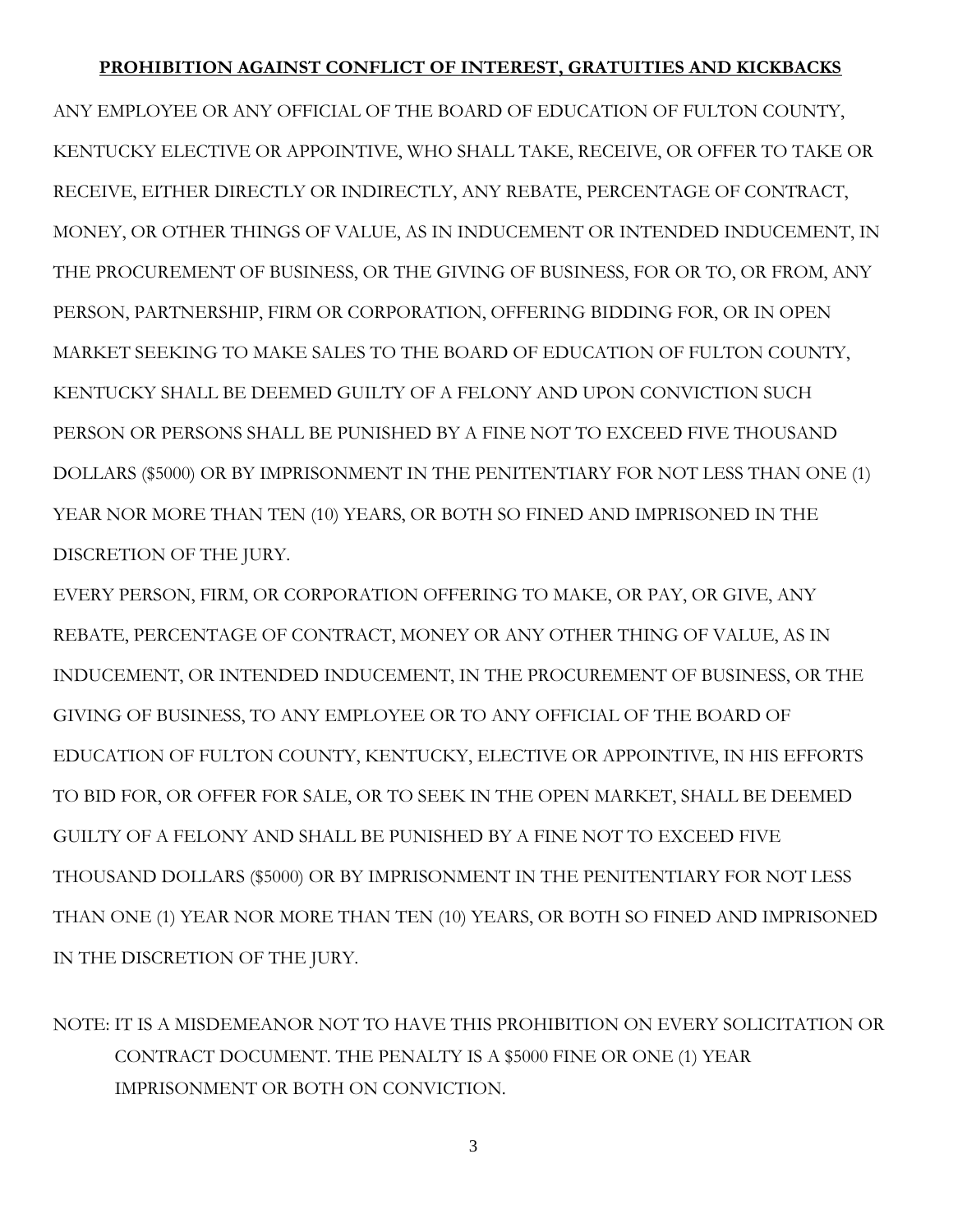# **GENERAL BID INSTRUCTIONS AND CONDITIONS (PLEASE READ CAREFULLY)**

### A. ACCEPTANCE OF BIDS

a. The Board of Education reserves the right to accept any bid, to reject any or all bids, to waive any irregularities or informalities in bids received where such acceptance, rejection or waiver is considered to be in its best interest. The Board of Education also reserves the right to reject any bid where evidence or information submitted by the bidder does not provide satisfactory proof that the bidder is qualified to carry out the details of the contract.

#### B. SPECIFICATIONS

- a. All materials or services furnished will be subject to inspection and approval of the Board of Education after delivery. The right is reserved to reject and return at the risk and expense of the supplier, any item which may be defective or fail to comply with Board of Education technology specifications. It is important that each person submitting a bid follow carefully the specifications detailed herewith.
- b. The Board of Education reserves the right to waive compliance of any material or services with any specification where such waiver is in its best interest, including but not limited to cases where such waiver is necessary due to technical errors or inconsistencies in the preparation of such specifications.

#### C. MODEL PROCUREMENT REGULATIONS

a. The Model Procurement Regulations adopted by the Board of Education shall be deemed incorporated by reference in these specifications as though fully quoted herein. In the event of any conflict between this invitation to bid and the Model Procurement Regulations, the Regulations shall control.

#### D. PERFORMANCE BOND

a. The Board of Education reserves the right to determine the ability of any bidder to perform the work, and any bidder shall, upon request, furnish such information as may be necessary to determine such ability, including performance bond, if requested.

#### E. EXCUSE FOR NON-PERFORMANCE

a. The successful vendor(s) shall be excused from performing hereunder during the time and to the extent that they are prevented from obtaining, delivering, or performing in the customary way because of fire, strike, partial or total interruption of, loss or shortage of transportation facilities, lockout, commandeering of raw materials, products, plants or facilities by the government when satisfactory evidence thereof is presented to the other party, providing it is satisfactorily established that the nonperformance is not due to the fault of negligence of the party not performing.

#### F. PENALTIES

a. In case of default by the vendor, the Board of Education may procure the articles or services from other sources and may deduct from any unpaid balance due the vendor the amount of the excess cost so paid, and the price paid shall be considered the prevailing market price at the time such purchase is made.

#### G. TAXES

a. The Federal Excise Tax and the Kentucky Sales and Use Tax are not to be imposed as the Board of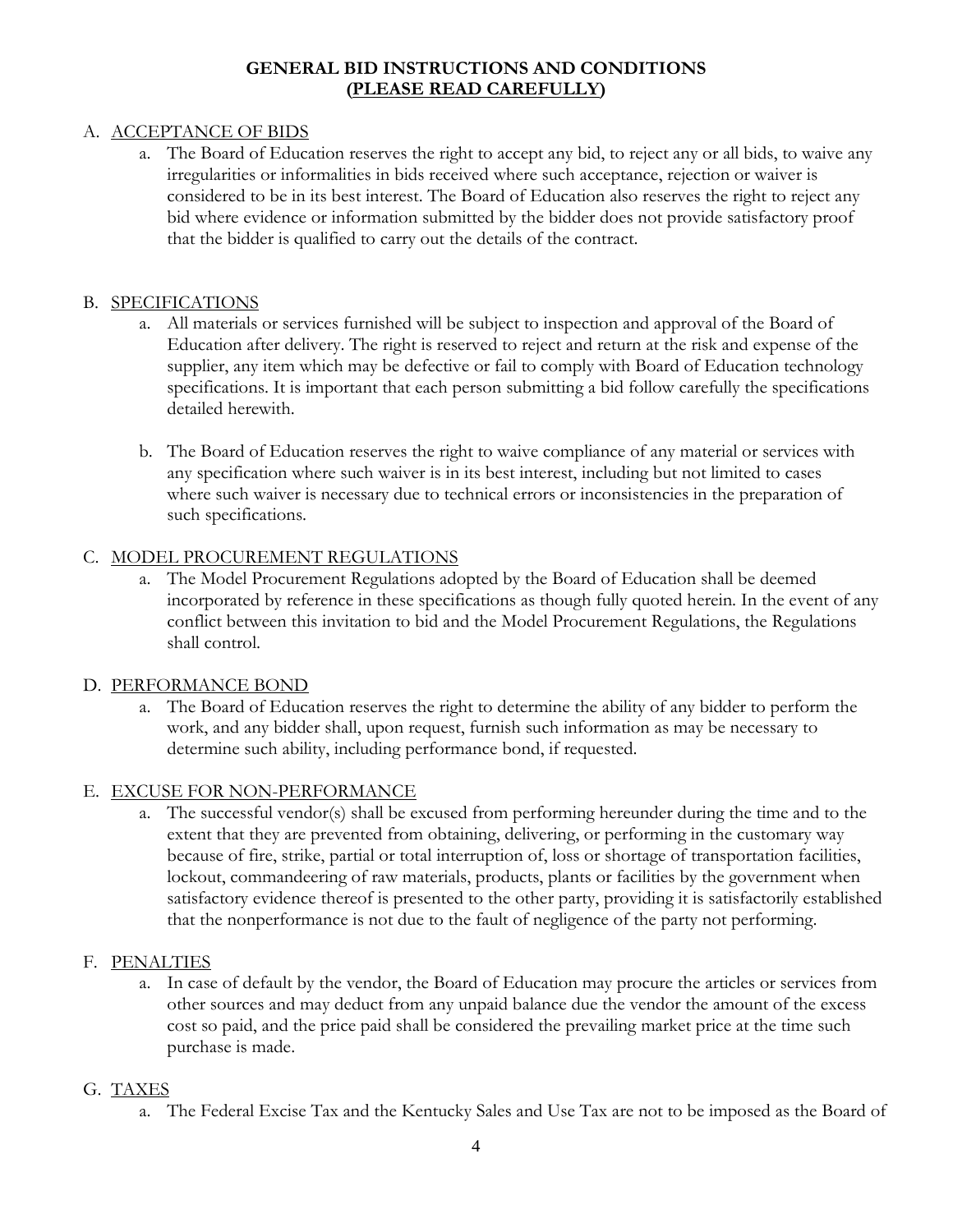b. Education will furnish the successful bidder with proper tax exemption certificates upon request.

# H. PRODUCT EVALUATION

a. Items will be disqualified that do not meet specifications or the accepted equal. If a product is purchased and it is later established that said product fails to comply with these specifications and conditions, the item will be rejected and returned to the supplier at the supplier's expense. No item shall be considered satisfactory that does not conform to our usual accepted methods, use, application, storage, handling and delivery. The decision concerning the satisfactory use and performance of any item on this bid shall be that of the Educational and Business Staff of the Board of Education.

# I. BRAND NAMES

- a. The brand or trade name, manufacturer's name, and/or catalog number must be provided in proposal.
- b. If bidder fails to indicate brand or trade name, where requested, the item and bid may be disqualified.

# J. NON-DISCRIMINATION

- a. During the performance of this Contract, the Seller agrees as follows:
- b. The Seller shall not discriminate against any employee, applicant, or subcontractor because of age, color, creed, handicap condition, marital or parental status, national origin, race, sex, veteran status, or political opinion or affiliation. The Seller shall take affirmative action to ensure that applicants are employed without regard to their age, color, creed, handicap condition, marital or parental status, national origin, race, sex, veteran status, or political opinion or affiliation. Such action shall include, although not limited to the following: employment, upgrading, demotion or transfer; recruitment or recruitment advertising; layoff or termination; rates of pay or other forms of compensation; and selection for training, including apprenticeship. The Seller agrees to post in conspicuous places notices setting forth the provisions of the Equal Opportunity clause.
- c. The Seller shall in all solicitations and/or advertisements for employees placed by or on behalf of the Seller, state that all qualified applications shall receive consideration for employment with regard to age, color, creed, handicap condition, marital or parental status, national origin, race, sex, veteran status, or political opinion or affiliation.
- d. The Seller shall cause any subcontractor engaged to perform any services required by this Contract to include this Equal Opportunity clause in all solicitations, advertisements, and employment practices it shall perform.

# K. DELIVERY

- a. The Contractor agrees to furnish and deliver the items within the terms of the contract as the Board of
- b. Education may prescribe.
- c. All costs for delivery, including drayage and freight, and for the packaging of said articles are to be borne by the bidder, and must be included in your bid prices. Vendors shall furnish and install all equipment proposed, along with the removal, providing storage and return of existing machines to current lease company and must be included in your bid price.
- d. If during the period of the contract, it is necessary that the Board of Education place toll or longdistance telephone calls in connection therewith (for complaints, adjustment, shortages, failures to deliver, etc.) it is understood that the vendor will bear the charge of expense for all such calls.

# L. SAMPLES AND/OR DESCRIPTIVE LITERATURE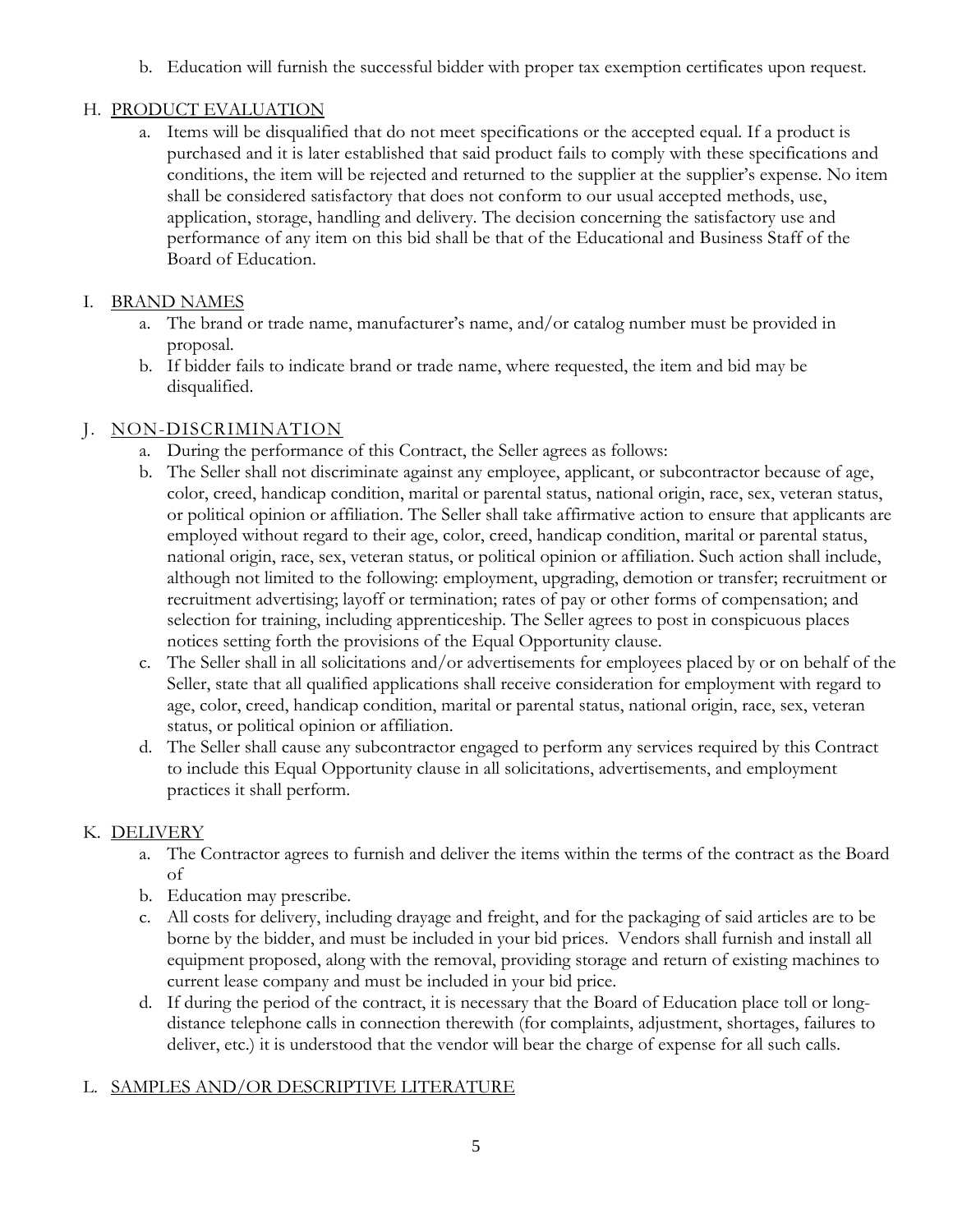- a. Samples may be required to assist in making decisions for awarding of contracts. The samples must be
- b. furnished by time and date specified for bid opening. Failure to furnish samples may disqualify any bid.
- c. Samples shall be representative of items on which the bid is submitted and will be checked as deemed necessary by the Board of Education for compliance with specifications outlined herein.
- d. Samples are to be properly marked for identification and they must indicate the supplier's name and the corresponding item number as shown in the invitation to bid.
- e. Samples are to be mailed or delivered to Jennifer Davis Chief Financial Officer, Fulton County Board of Education 2780 Moscow Ave Hickman, KY 42050.
- f. If samples are required, and they are not claimed by the indicated date, the samples will become the property of the Board of Education. All samples are to be furnished without cost to the Board of Education with the right reserved to mutilate, consume or destroy such samples if considered necessary for testing purposes.

# M. K.O.S.H.A. STANDARDS AND HAZARD COMMUNICATION STANDARD 1910.1200

a. If applicable, all materials and services must meet or exceed K.O.S.H.A. (Kentucky Occupations & Safety Health Act) Standards and must comply with the Hazard Communications Standard 190.1200 of the Occupational Safety & Health Administration.

# N. BIDS

- a. Businesses that fail to respond to invitations for bid or notices of availability on two (2) consecutive procurements of similar items may be removed from the applicable bidder mailing list.
- b. Tabulations will be made and a recommendation will be presented to the Board of Education for approval.
- c. Any bids received after scheduled time of opening will be returned unopened to the bidder.
- d. Each bid must be in a separate sealed envelope with the bid name appearing in the lower left-hand corner of the envelope.
- e. No bid can be corrected or altered or signed after being opened. The Board of Education shall not be responsible for errors or omissions on the part of bidders in making up their bids. Any bids received unsigned shall be rejected.
- f. For any clarification relative to this bid, contact Jennifer Davis, Chief Financial Officer, Fulton County Board of Education, 2780 Moscow Ave Hickman, KY 4250; 270-236-3923.

# O. PRICES

- a. All prices quoted by the various bidders must be firm for a maximum period of sixty (60) days to allow acceptance by the Board of Education. If awarded the contract, the prices will then be firm for the time period indicated under "Period of Contract".
- b. All prices and quotations must be in ink or typewritten. No pencil figures will be permitted. Mistakes are to be crossed out and correction inserted adjacent thereto and initialed by person signing the bid. Also, corrections made with correction tape or fluid are to be initialed.
- c. Quote on each item separately. Prices must be stated in units specified herein.
- d. Bids that have clerical errors or irregularities are subject to correction only with concurrence with the Board of Education. Unit prices should be listed, extended, and totaled. Should errors exist in the extended price, the unit price will prevail.

# P. OR EQUAL CLAUSE

a. Whenever, in any of the contract documents, an article, materials or equipment is described by use of a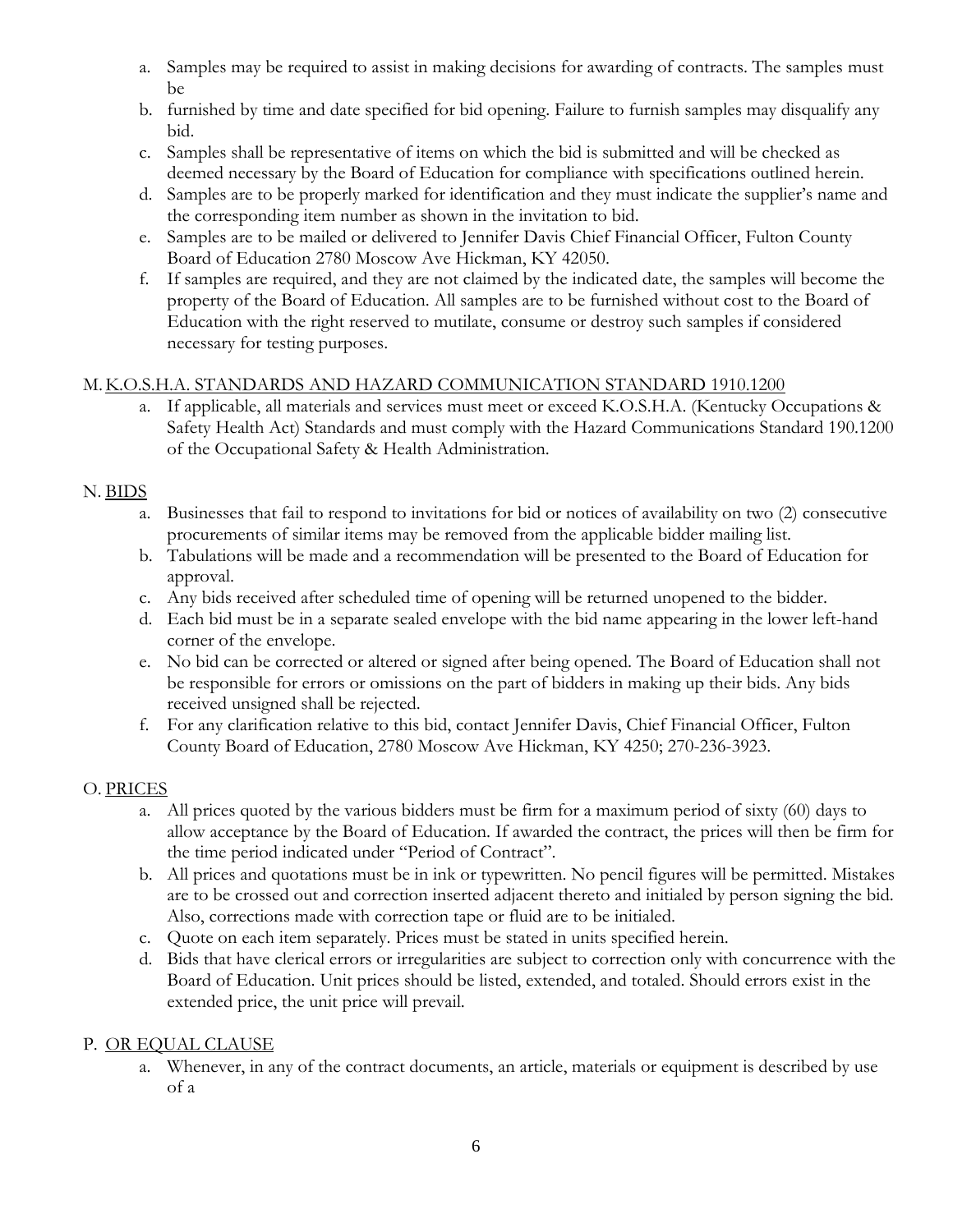- b. proprietary product or by using the name of a manufacturer or vendor, the term "or equal", if not inserted, is implied.
- c. The use of a specific article or manufacturer's name shall be construed as indicating the type of equipment, design, general construction, quality and finish. Such use shall not be construed as limiting or excluding any manufacturer's product of comparable quality, design and efficiency.

#### Q. DESCRIPTIVE LITERATURE AND/OR MANUFACTURER'S SPECIFICATIONS

- a. The Board of Education reserves the right to waive any discrepancies or inconsistencies between the submitted manufacturer's descriptive literature and/or specifications and the requirements of this invitation to bid, if; (1) the bidder actually submits a sample which conforms to all material requirements of this invitation to bid; or (2) the bidder certifies to the Board of Education that the bidder can actually supply products which conform to all material requirements of this invitation to bid.
- b. NOTE: Descriptive literature and/or manufacturer's specifications should not be submitted unless expressly requested.

#### R. SUBSTITUTIONS:

a. If during the period of the contract, a vendor finds it necessary to make substitutions, they must obtain prior approval from Jennifer Davis, Chief Financial Officer.

#### S. REQUIREMENTS

- a. All deliveries must be complete within thirty (30) days from receipt of lease agreement and the vendor must furnish invoices as follows:
	- i. One (1) copy to the Chief Financial Officer at time of delivery.
	- ii. Two (2) copies of invoice (original and one copy) to the Finance Department along with a signed delivery receipt as proof of delivery.
	- iii. No more than one (1) back order or partial delivery will be allowed on these items. Ship complete within thirty (30) days or cancel.
	- iv. All deliveries must be made to the location indicated on the purchase order and signed for by the Chief Financial Officer/designee.
	- v. All invoices must show the date of delivery, name of location and list of items delivered by item name.

#### T. ACCESS TO RECORDS

In addition, the contractor agrees that the contracting District, and the Auditor of Public Accounts, federal government, or their duly authorized representatives, shall have access to any books, documents, papers, records, or other evidence, which are directly pertinent to this contract for the purpose of financial audit or program review. Records and other prequalification information confidentially disclosed as part of the bid process shall not be deemed as directly pertinent to the contract and shall be exempt from disclosure as provided in KRS 61.878(1)(c). The contractor also recognizes that any books, documents, papers, records, or other evidence, received during a financial audit or program review shall be subject to the Kentucky Open Records Act, KRS 61.870 to 61.884.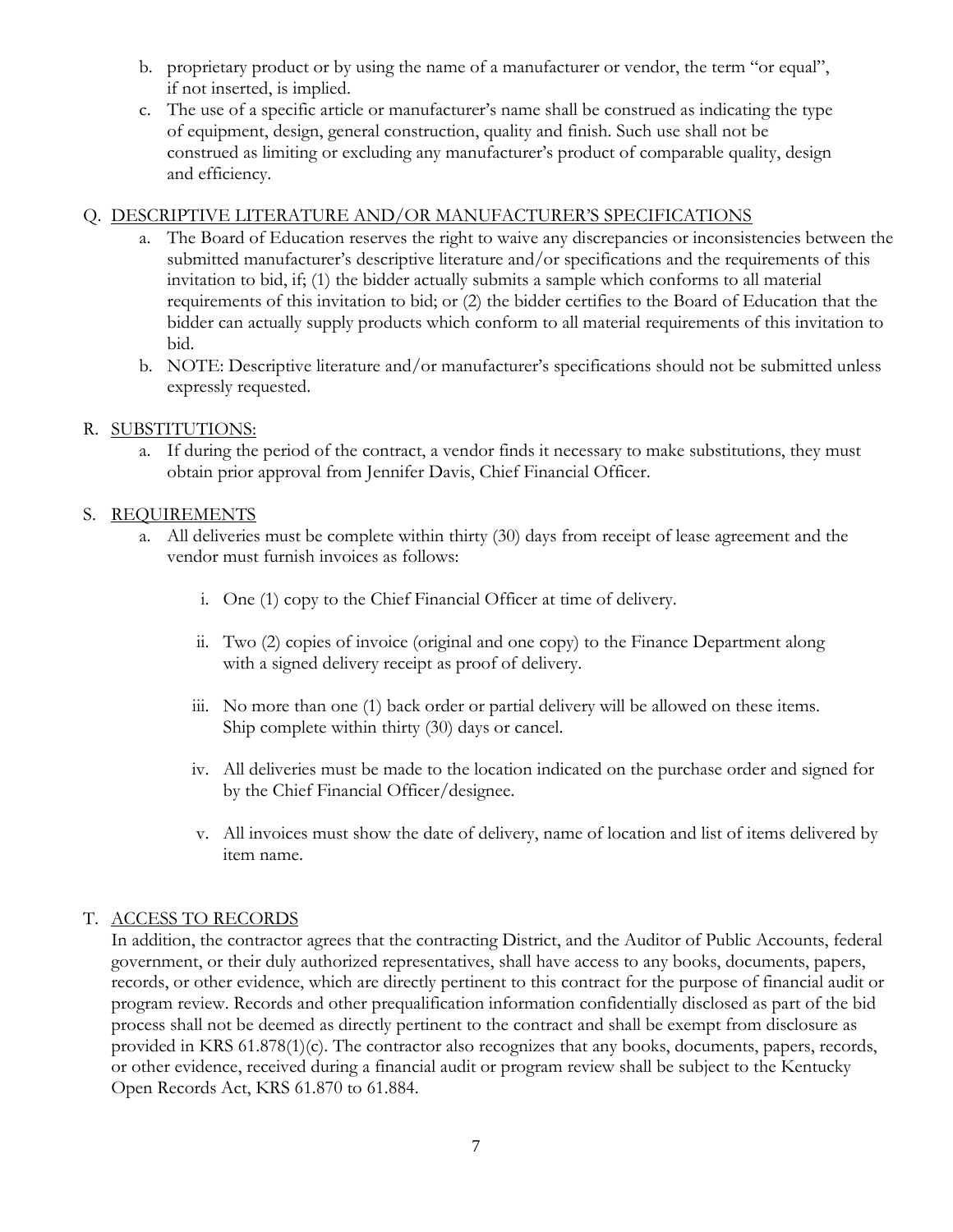# U. RECIPROCAL PREFERENCE

a. In accordance with 200 KAR 5:400 **all bidders** must complete the attached "REQUIRED AFFIDAVIT FOR BIDDERS, OFFERORS AND CONTRACTORS CLAIMING RESIDENT BIDDER STATUS" and include this completed form with the bid submittal. If the non-resident bidder is from a state which gives a preference to its own resident bidders/vendors, but not to Kentucky vendors the Kentucky resident bidder gets a preference on the Kentucky bid opportunity equivalent to the preference given in the non-resident bidder's home state to that state's resident bidder.

For any clarification relative to this bid, email all questions to jennifer.davis@fulton.kyschools.us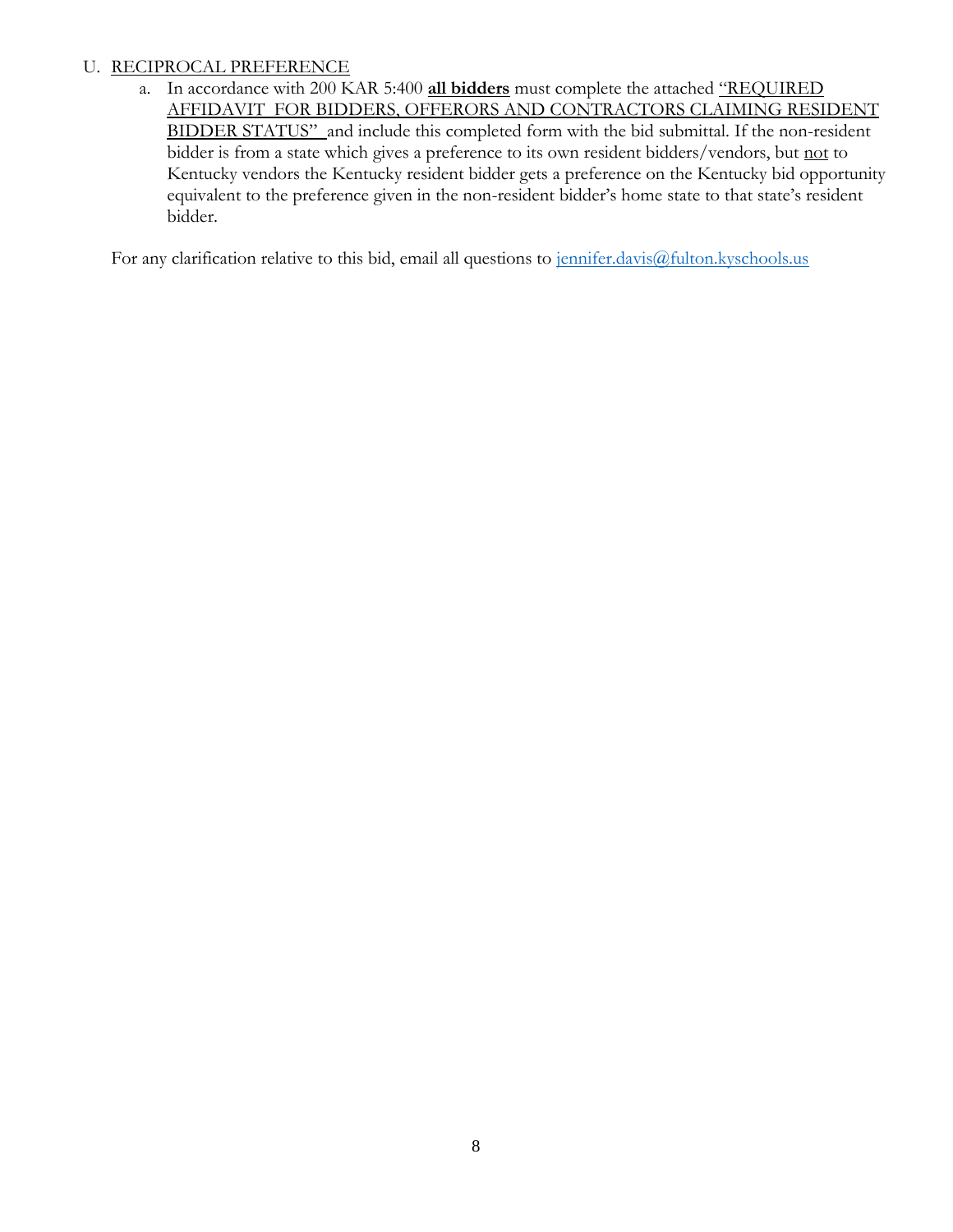# **SPECIAL CONDITIONS**

**INSURANCE:** General Conditions require all contractors working for the Fulton County Board of Education carry liability and workmen's compensation insurance and to furnish proof of such coverage. The minimum coverage acceptable is:

- a. Statutory Workmen's Compensation Insurance.
- b. Public Liability not less than \$1,000,000 single limit per occurrence.
- c. Property Damage Liability, including Contractual Liability, with limits of not less than \$1,000,000 single limit per occurrence.

**FIRM PRICES:** Price(s) are to remain firm for the period of the contract.

**Note:** Any specification bid in contrast to that stated herein must be approved by Jennifer Davis, Chief Financial Officer at the Fulton County Board of Education prior to the bid opening.

# **OTHER CONDITIONS**

Individuals performing services in/on school grounds must comply with and participate in a criminal history background check in accordance with KRS 17.160. An application for each individual will be processed by the Pretrial Services, Administrative Offices of the Courts. Please note the following disqualifiers: Sex-related offense convictions; Convictions against minors; Felony offense convictions against persons or property; Alcohol violation convictions within two years from date of check, and no more than two such offense convictions in total; Drug related offense convictions; Deadly weapon-related offense convictions; A pattern of irresponsible behavior, based upon the background check. An application shall be provided to you by the board of education.

# **AWARDING OF CONTRACT(S)**

Contracts may be awarded to the best overall evaluated bidder meeting all specifications and conditions, and subject to all other provisions of this request for proposal. The Board of Education has the right to reject any and all proposals if it is deemed in its best interest. Bids will be evaluated based on the following criteria:

| Category                                    | <b>Total Possible Points</b> |
|---------------------------------------------|------------------------------|
| Mandatory Requirements                      | 20                           |
| Vendor Qualifications                       | 15                           |
| Copier Features and Functionality           | 15                           |
| Service, Support, Maintenance, and Supplies | 10                           |
| Past Experience with District               | 10                           |
| Costs                                       | 20                           |
| Other General Requirements                  | 10                           |
| Total                                       | 100                          |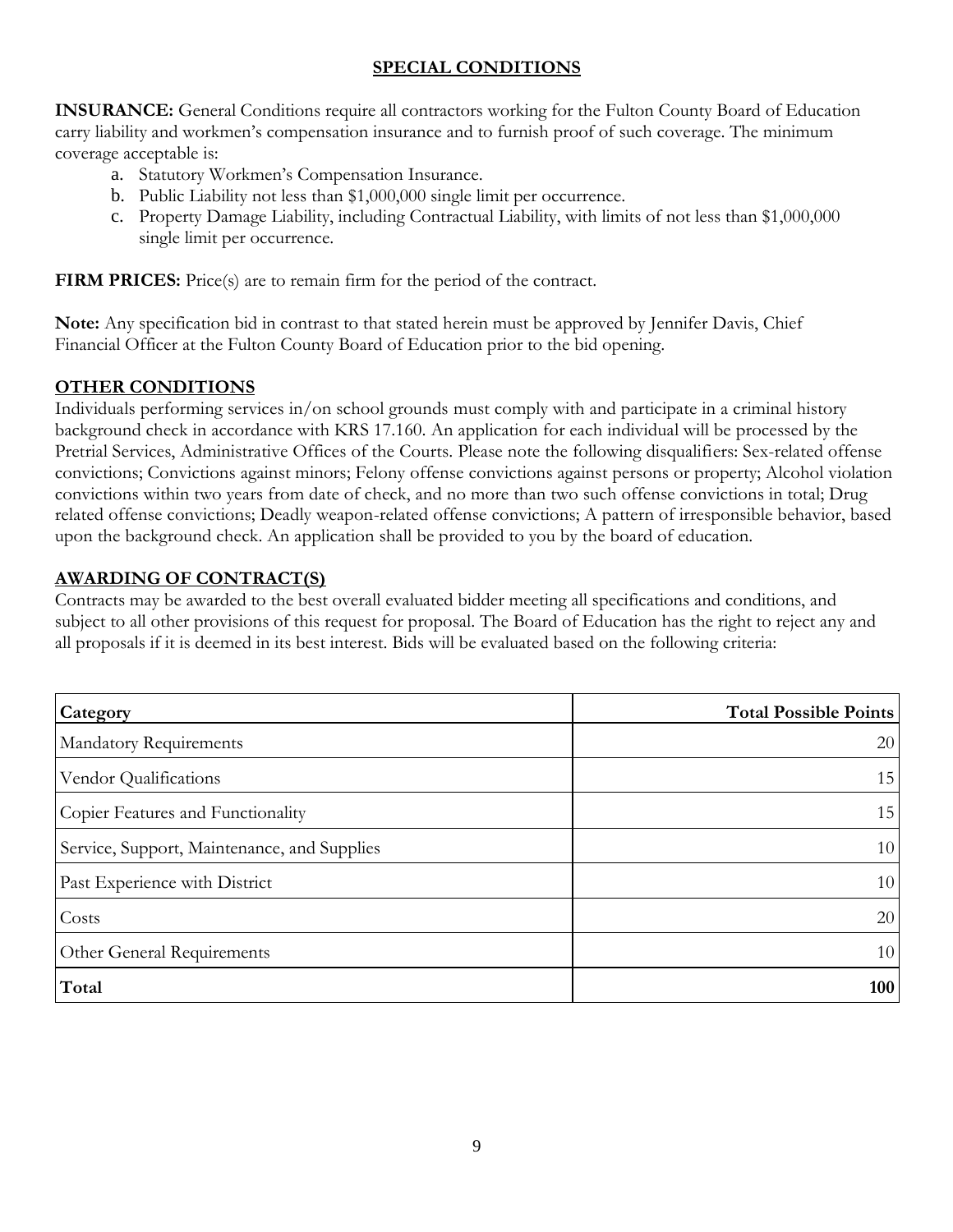# **THE FULTON COUNTY BOARD OF EDUCATION BID SPECIFICATIONS COPIERS AND COPIER MAINTENANCE**

The Fulton County Board of Education is a PreK-12 school district located in Hickman, KY. Our district has 3 schools, one central office, and a bus garage.

Our current contract is set to expire June 30, 2022. The current contract consists of…

- 5 Ricoh Multi-functional Devices
- Maintenance, OEM device consumables/parts and OEM toner are included within the agreement.

Our primary objectives in implementing a new copier project are as follows:

- Continue using a district-wide copier fleet on a fiscal year contract, billed monthly
- Improve operational efficiencies throughout the organization through the use of print management software
- Reduce overall operational costs
- Utilize actual cost per copy pricing and eliminate overage charges
- Monthly billing to be broken out by device and by school
- Report portal for building and district administrators
- Proximity card and PIN release (Follow me printing)
- Full maintenance & service for entire length of lease agreement
- Print Management Software (with maintenance and updates for the life of the lease)
- No meter reads, no overages, no hidden fees
- Unlimited black white/color printing
- OEM device consumables/parts/toner and including staples
- All pricing should be fixed/locked for initial lease term
- Existing equipment to be removed and shipped back and hard drives wiped by winning bidder and be included as part of the new lease agreement.
- Include equipment removal, hard drive wipe and shipping back of new equipment at the conclusion of the new lease term as part of the lease agreement
- The Board of Education reserves the right to bid/rebid specific items/services if it is in the best interest of the Board of Education. (i.e. major construction projects, etc.)

# **Upon Bid Submission Bidder Shall Provide the Following:**

- 1 Hard Copy and 1 Digital Copy via thumb drive of the bid response should be turned into the Board of
- Education office to the attention of Jennifer Davis no later than May 4th, 2022 at 2:00 p.m.
- The proposal must include 3 Educational References & 3 Commercial References
- Signed and dated Conflict of Interest Form
- Proof of required insurance
- Completed IRS W-9 Form

# **Mandatory Requirements:**

 The recommended solution should include (1) 55 page per minute (minimum) monochrome Multi-functional Devices, (3) 75 page per minute (minimum) monochrome Multi-functional Devices and (1) 65 page per minute Color Multi-functional Device.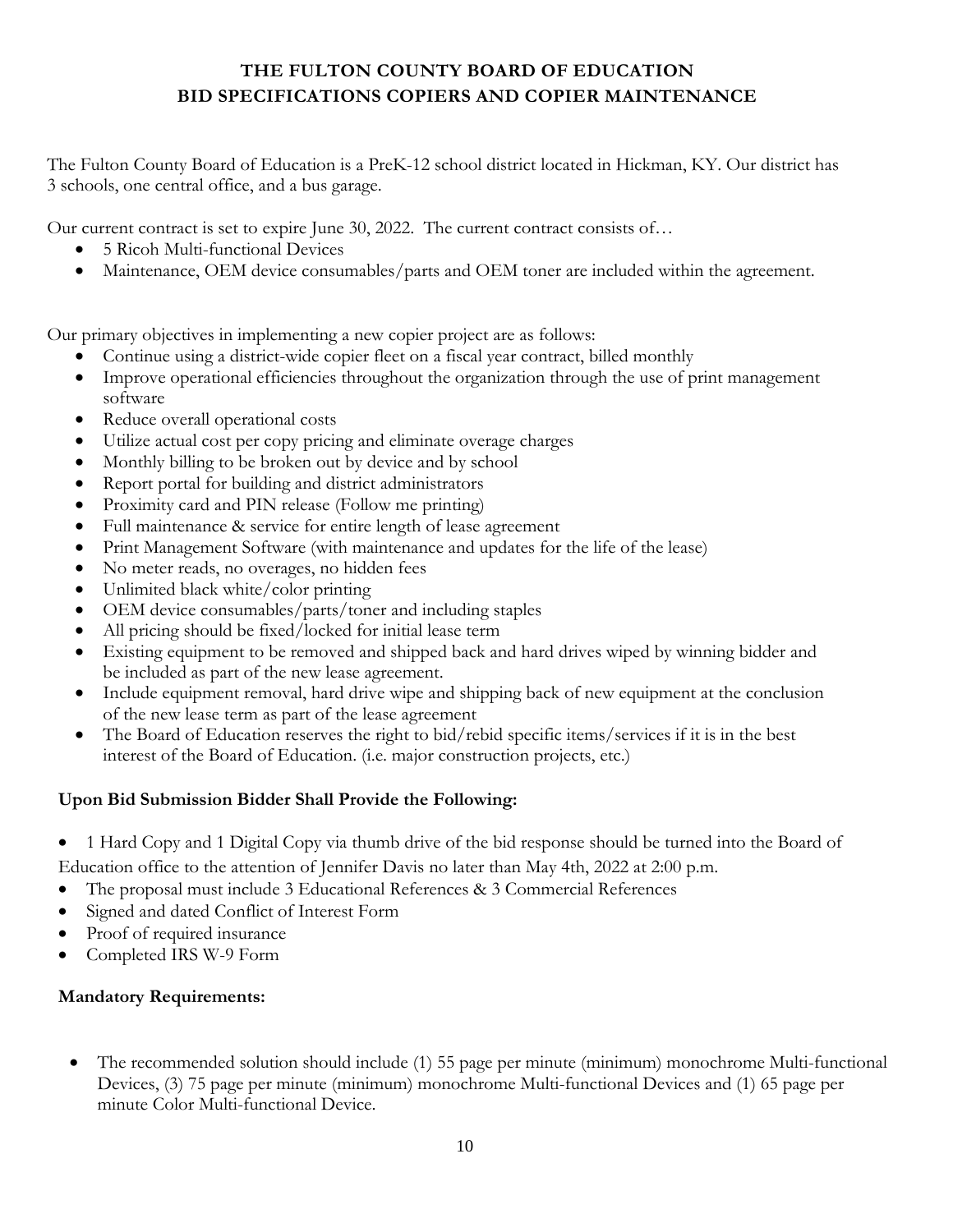- o All devices with 55 page per minute or more must come with multi-position stapling up to 50 pages (floor finisher), hole punch, fax and come with a single pass dual scan automatic document feeder capable of color scanning.
- o All devices with 35 page per minute or more must come with 50 sheet multi position staple finisher, fax and come with a single pass dual scan automatic document feeder capable of color scanning.
- o The 65 page per minute color device should come with multi-position stapling up to 50 pages (floor finisher), hole punch, fax and come with a single pass dual scan automatic document feeder capable of color scanning
- o All devices must have minimum 4 paper sources (excluding bypass tray) with a minimum of 3,000 sheet total capacity
- o All devices must be able to copy to and from documents with dimensions up to 11"x17"
- o All devices must have standard 110v electrical plugs
- The recommended solution must include print management software (ex. Equitrac) with the ability for both pin & badge authentication and follow me printing.
- The recommended solution should include service and support for both hardware and software for the duration of a 48-month term beginning July 1, 2022.
- There should be no third-party partners as part of this agreement meaning that vendors responding to this RFP should provide all of the following services in-house as part of agreement:
	- o Leasing (no private label)
	- o Service
	- o Delivery
	- o Help Desk
- Responding vendors must have at least one primary in-house/onsite print management certified software engineer and one back up in-house/onsite print management certified software engineer
- Staples and toner should be included in the service agreement at no extra charge
- Lease payment should be locked for the term of the contract
- No outsourcing of any of the hardware or software installation or configuration
- Responding vendors must define and present a guaranteed 4-hour response time written in contract
- Responding vendors must define and present both an equipment and service guarantee
- Responding vendors must define and present a loaner and replacement plan for troubled equipment
- Responding vendors must define and present an internal escalation process within response
- Responding vendors must define and present online questionnaire process following each service incident
- All proposed equipment must be "new", no "used", "refurbished" or "remanufactured" devices will be accepted

# **Vendor Qualifications:**

The school district reserves the right to limit the vendors being solicited for submission of the quotation. The district has reviewed the vendor's participation in the marketplace by other school district references, current vendor relationship, and various meetings.

- Provide a company overview, including dates of incorporation, of all affiliates or third parties, and number of employees.
- Provide at least three (3) educational reference accounts and 3 commercial reference accounts that you provide services for in the last 24 months.
	- o Provide contact details (Name, title, contact information)
	- o Provide project summary
- Must describe what sets your company apart from your competition in the equipment and/or services that you provide.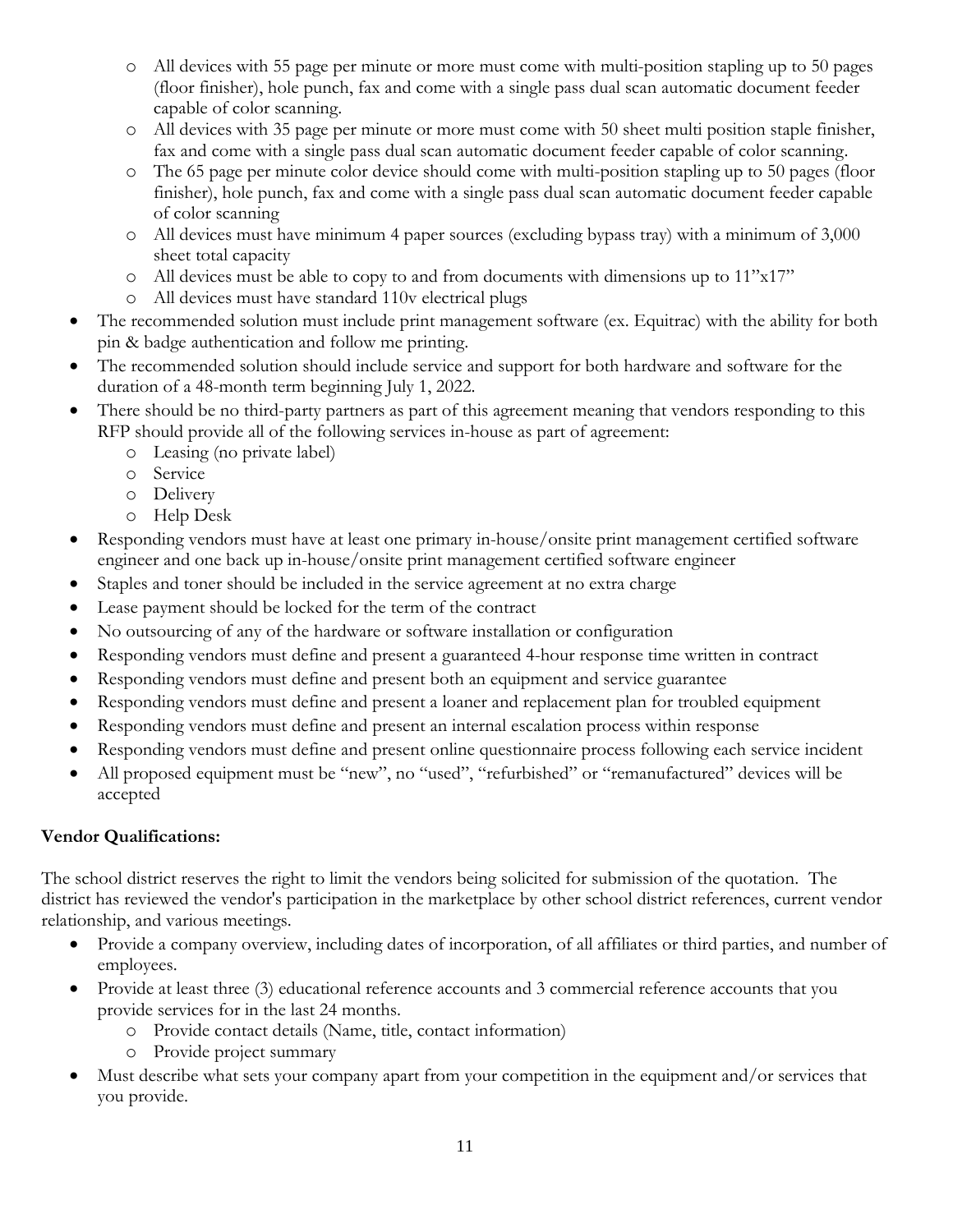- In addition to Copiers/Printers, Print Management Software is a requirement of the solution. Clearly define your internal software installation process and how you would service the solution for the duration of the lease term.
- Outline the number of print management software engineers currently on staff
- Outline current number of help desk engineers.

# **Copier Features and Functionality:**

- All copiers quoted must be new (out of the box) and the latest digital models with standard features installed.
- Each copier quoted must include the following:
	- o Embedded functionality to integrate with Print Management Software
	- o HID proximity reader
	- o Standard scan to file (industry standard searchable PDF and OCR) and email
	- o Single pass dual scan automatic document feeder capable of color scanning
- Copiers must be controlled by a centralized Print Management Software.
- The vendor must be able to gather the printer meter reads with automated software. The district will not call meter reads or send in meter reads. This is the responsibility of the vendor.
- Vendor must provide auto-toner replenishment

# **Service, Support, Maintenance and Supplies:**

- Describe service call hours, staffing and after hour capabilities.
- Describe guaranteed response time, and corrective action process.
- Provide Service Level Agreement overview
- What is the average experience level (Tenure) of your technicians that will be working on the proposed equipment?
- Describe the preventive maintenance schedule.
- Describe the end user training that will be provided at installation and throughout the contract
- When technological improvements are available, how will these benefits be applied to the copier agreement?
- Describe how each building will receive their supplies and place service calls through the current process with your organization.
- Describe your procedure for acquiring district feedback
- Describe the quality assurance guarantees that you offer.
- Describe your process with removing and returning our current leased equipment and wiping of hard drives
- Describe the billing procedure in detail (attach samples).
- Describe your Help Desk support process including any digital ticketing entry options
- Describe the communication that the district will receive at the conclusion of each service event

# **Scope of Work**

 Winning vendor shall furnish and install all equipment proposed, along with the removal, providing storage and return of existing machines to current lease company. Installation of all machines shall be "turn- key" (i.e., all machines will be fully adjusted, powered up, calibrated, and ready to use). Installation shall also consist of fully configuring and connecting to the District's network. Vendors shall then perform training sessions at each school district site, in coordination with the building Principal or Technology Supervisor, for the benefit of all employees at that site, at no additional cost. Vendors shall agree to subsequent annual "refresher" training at each site, at no additional cost. Please attach relevant scope of work.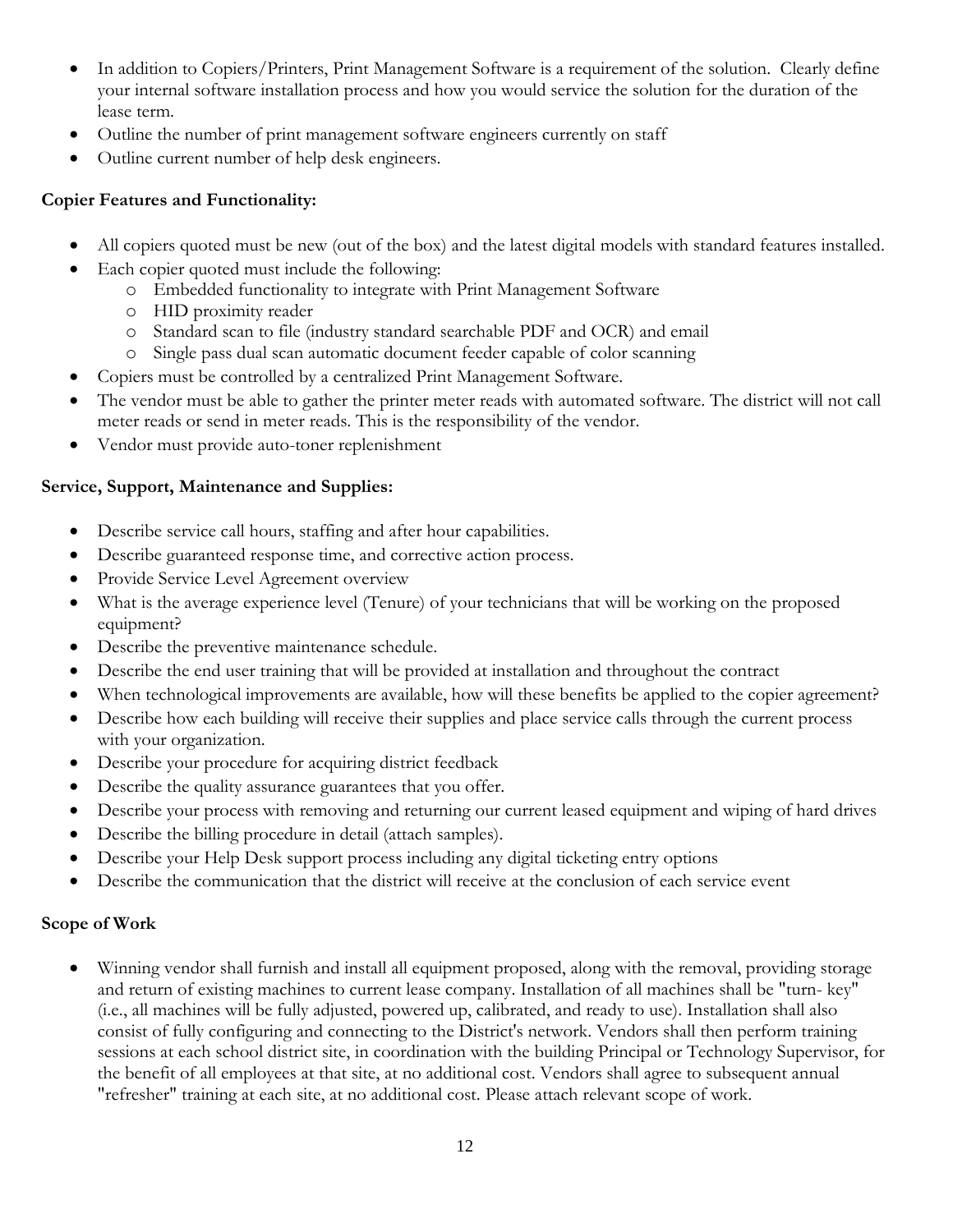#### **Withdrawal and Resubmission/Modification of Proposals**

 A vendor may withdraw its proposal at any time prior to the deadline for submitting proposals by notifying the District in writing of its withdrawal. Modification offered in any other manner, oral or written, will not be considered. Proposals cannot be changed after the evaluation process begins.

# **Other General Requirements**

- Unlimited network/phone support during normal business hours, 8:00 AM to 4:00 PM CST, Monday through Friday with the excluding legal holidays.
- The vendor shall provide telephone support number for placing service calls, which will be available Monday through Friday, 8:00 AM to 4:00 PM CST, excluding legal holidays.
- Also provide an online Web page, phone app, or email address will be provided by the vendor for staff members to place service calls and / or supply requests.
- The vendor will be responsible for providing an assigned factory trained service technician, along with an assigned back-up service technician. Vendor shall provide assurance when a qualified technician will arrive on-site with adequate tools, parts, and equipment to perform most anticipated repairs.
- The vendor shall maintain a minimum average rate of 98% uptime per copier/printer per calendar quarter. The average uptime rate is based upon the number of business days per calendar quarter, excluding The District's recognized holidays.
- Training will be provided to each school staff on proper use of equipment at no additional cost throughout term of agreement. Training will be provided to the School District by an awarded vendor through a dedicated and responsible trainer.
- The Vendor must provide a toll free telephone contact for support diagnosis and/or reporting of emergency issues for immediate dispatch of on-site support.
- Vendor will supply all equipment, tools, supplies, offices, personnel, instrumentalities, transportation, support services and insurance required to deliver and install digital copiers/printers under the Agreement.
- The Vendor must provide one (1) annual preventative maintenance schedule according to manufactures' recommended service to all copiers within the District during specified times agreed to by the District and the Vendor.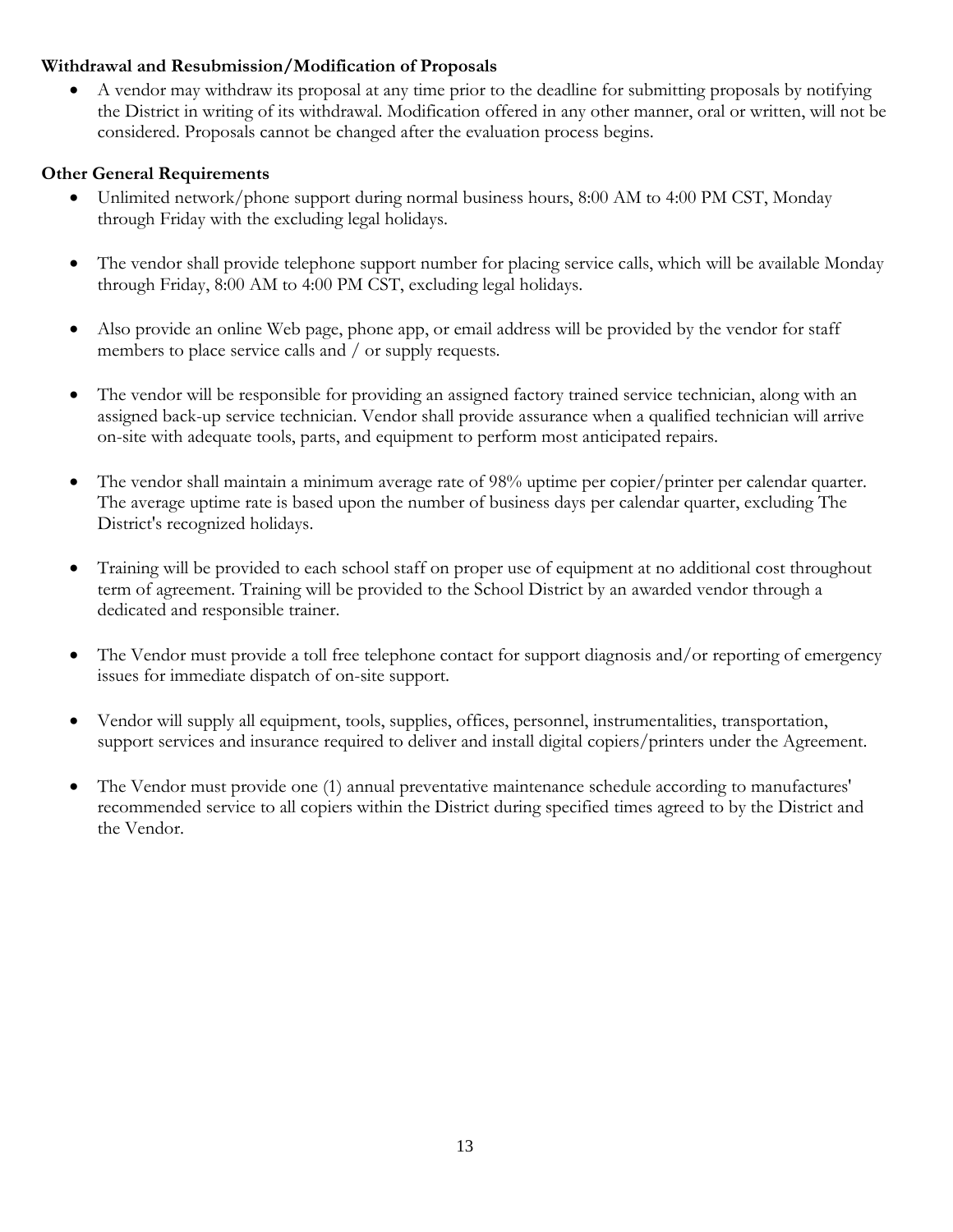#### **THE FULTON COUNTY SCHOOL DISTRICT LOCATIONS**

**Fulton County Board of Education 2780 Moscow Ave Hickman, KY 42050**

**Fulton County Elementary School 2760 Moscow Hickman, KY 42050**

**Fulton County Middle School 2760 Moscow Ave Hickman, KY 42050**

**Fulton County High School 2740 Moscow Avenue Hickman, KY 42050**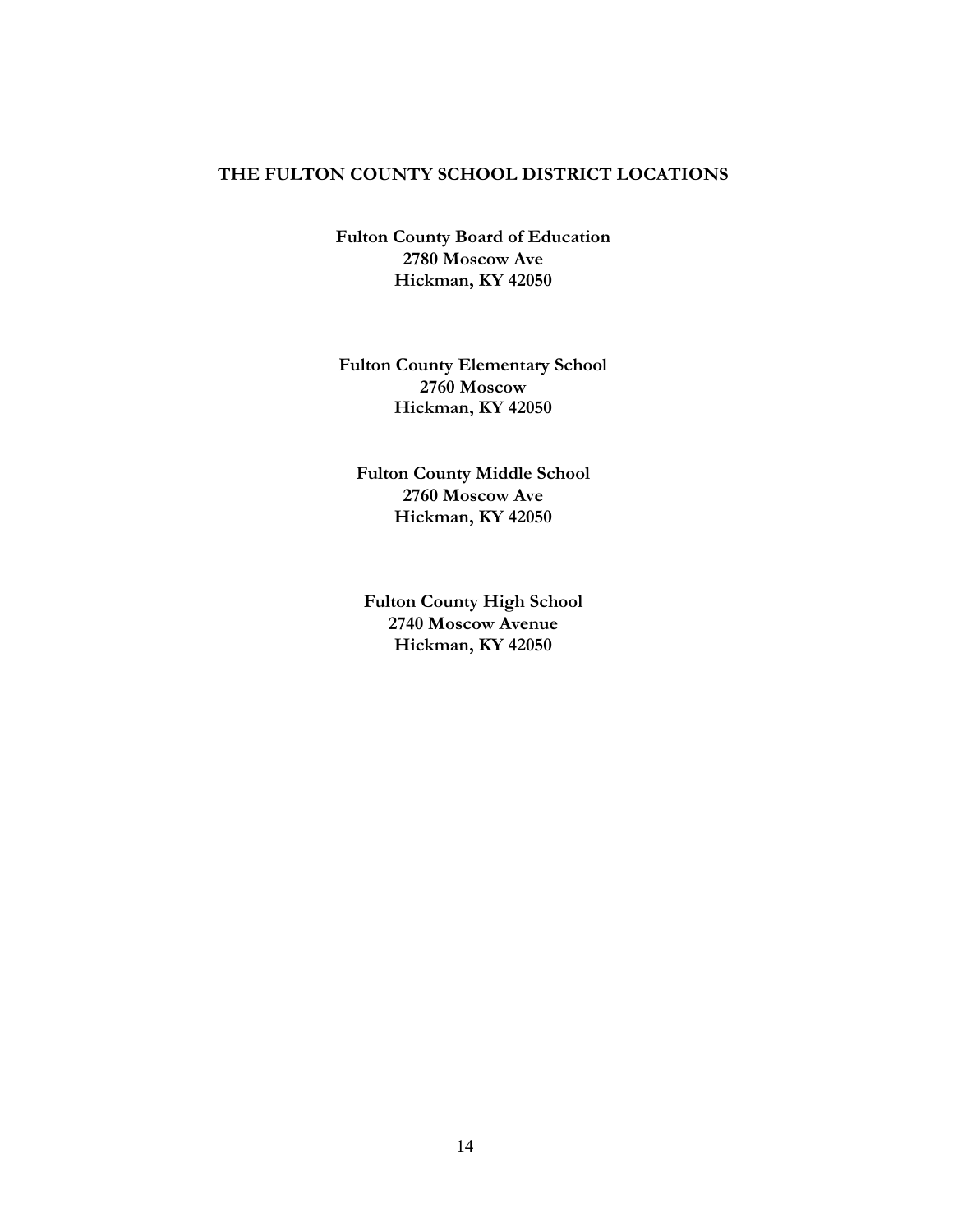# **Pricing Page:**

Quantities listed herein are not guaranteed; however, the District anticipates leasing the minimum quantities listed. The Board of Education reserves the right to order additional quantities as needed, and at the proposal prices or better, for the duration of the contract period. Any equipment added after the initial lease agreement will be added into the same billing as the rest of the initial fleet.

Any devices added after initial lease begins will also be charged the same per click price as the rest of the aggregate. Cost per copy will be fixed for term of lease agreement, without any price increase. Note that the estimated monthly service cost is only an estimate used to calculate a total bid for comparison purposes. Successful bidder will be awarded a contract to include a cost per copy for black and white copies, a cost per copy for color copies and monthly lease pricing for specified equipment.

| • Recommended 55 Page per Minute Monochrome Proposed Model: ____________________ |  |
|----------------------------------------------------------------------------------|--|
| • Recommended 75 Page per Minute Monochrome Proposed Model: ____________________ |  |
| Recommended 55 Page per Minute Color Proposed Model: ___________________________ |  |
|                                                                                  |  |
| 48 Month Lease Payment: \$<br>B/W Cost per Page: \$                              |  |
| Color Cost per Page: \$                                                          |  |

| Authorized Signature_ | Date <sup>.</sup> |
|-----------------------|-------------------|
|                       |                   |

| Title: |  |  |  |
|--------|--|--|--|

**Name: \_\_\_\_\_\_\_\_\_\_\_\_\_\_\_\_\_\_\_\_\_\_\_\_\_\_\_\_\_\_\_\_\_\_\_\_\_\_\_\_\_\_\_\_\_\_**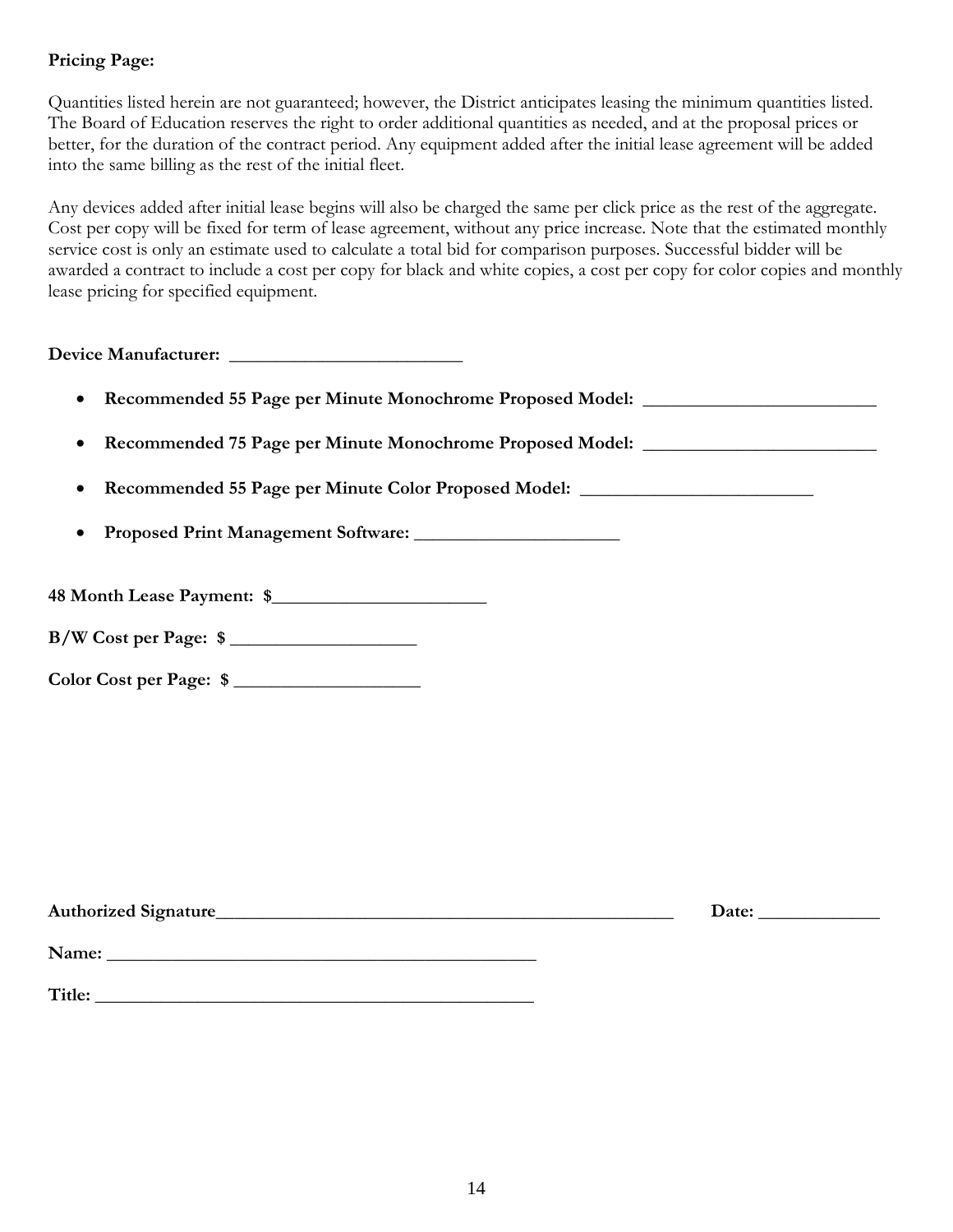# **CONFLICT OF INTEREST**

- 1. It shall be a breach of ethical standards for any employee with procurement authority to participate directly in any proceeding or application; request for ruling or other determination; claim or controversy; or other particular matter pertaining to any contract, or subcontract, and any solicitation orproposal therefore, in which to his knowledge:
	- a) He, or any member of his immediate family has a financial interest therein; or
	- b) A business or organization in which he or any member of his immediate family has a financial interest as an officer, director, trustee, partner, or employee, is a party; or
	- c) Any other person, business, or organization with whom he or any member of his immediate family is negotiating or has an arrangement concerning prospective employment is a party. Direct or indirect participation shall include but not be limited to involvement through decision,approval, disapproval, recommendation, preparation of any part of a purchase request, influencing the content of any specification or purchase standard, rendering of advice, investigation, auditing, or in any other advisory capacity.
- 2. It shall be a breach of ethical standards for any person to offer, give, or agree to give any employee or former employee, or for any employee or former employee to solicit, demand, accept, or agree to accept from another person, a gratuity or an offer of employment, in connection with any decision, approval, disapproval, recommendation, preparation of any part of a purchase request, influencing the content of any specification or purchase standard, rendering of advice, investigation, auditing, or in any other advisory capacity in any proceeding or application, request for ruling or other determination, claim or controversy, or other particular matter, pertaining to any contract or subcontract and any solicitation or proposal therefore.
- 3. It is a breach of ethical standards for any payment, gratuity, or offer of employment to be made by or on behalf of a subcontractor under a contract to the prime contractor or higher tier subcontractor or any person associated therewith, as an inducement for the award of a subcontract or order.
- 4. The prohibition against conflicts of interest and gratuities and kickbacks shall be conspicuously set forthin every local public agency written contract and solicitation therefore.
- 5. It shall be a breach of ethical standards for any public employee or former employee knowingly to use confidential information for his actual or anticipated personal gain, or the actual or anticipated personal gain of any other person.

Signature Date

References: KRS 156. 480, OAG 80-32, Model Procurement Code 45A.455

# **NOTE: THIS CERTIFICATE MUST BE SIGNED AND ATTACHED TO THE PROPOSAL IN ORDER FOR YOUR BID TO BE QUALIFIED.**

References: KRS 156. 480, OAG 80-32, Model Procurement Code 45A.455